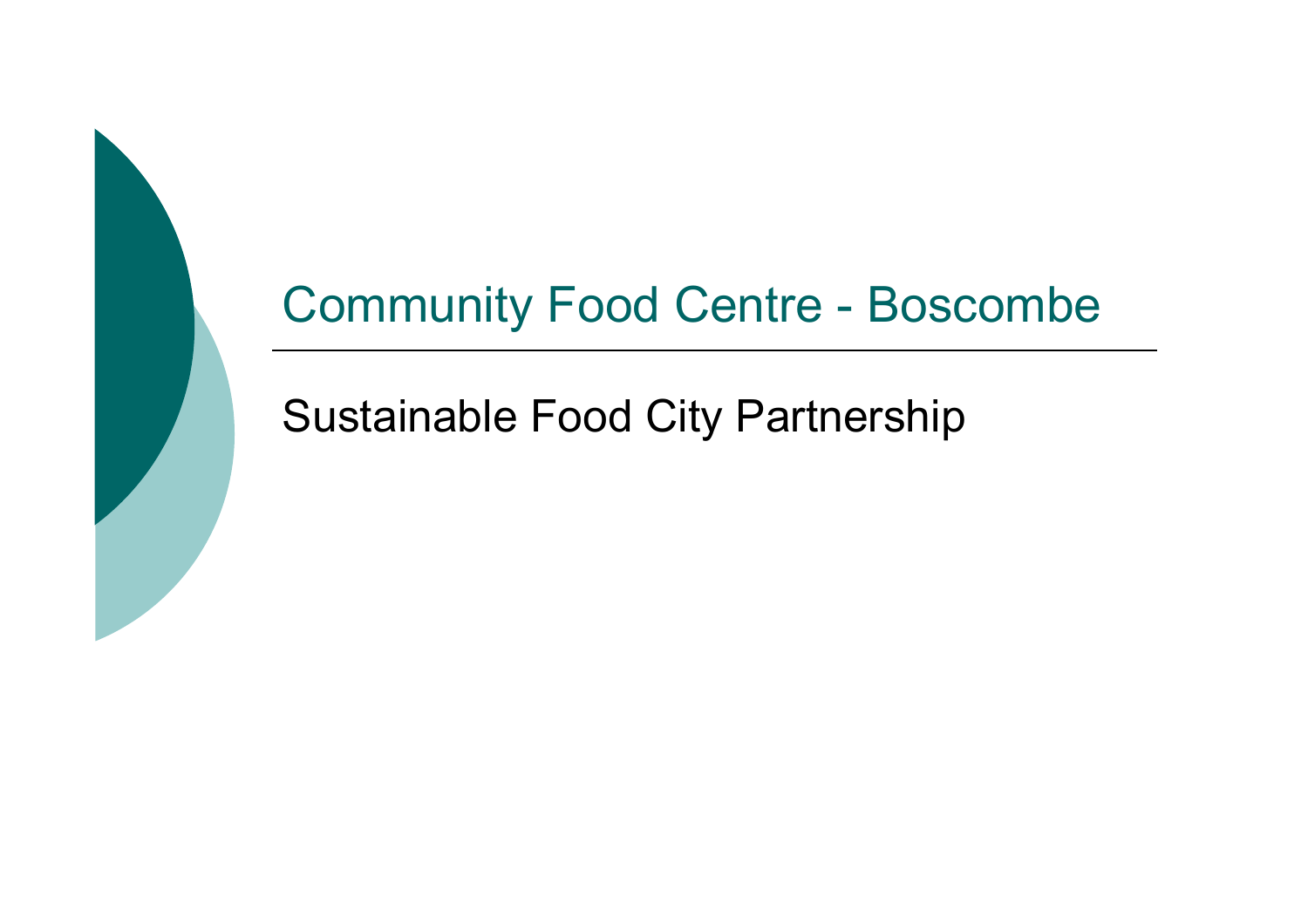

## Who are we?

- o Sustainable Food City Partnership -Bournemouth and Poole
- Existing achievements….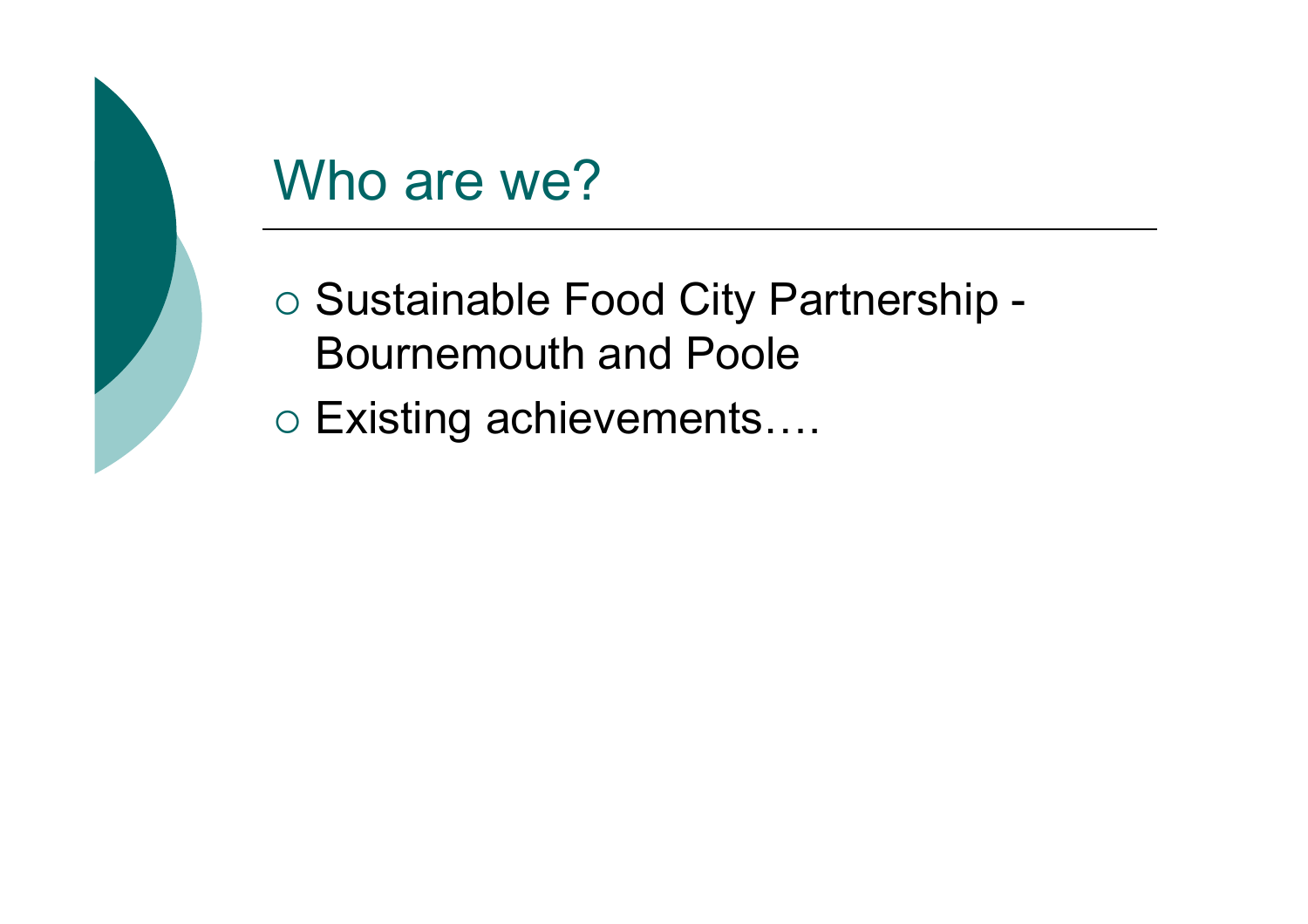## What do we do for businesses?

Working with about 80 businesses, 1,000 people & 173 families

- $\bullet$  Supporting 78 businesses to source more local and sustainable food =  $£243,000$  a year in the local economy.
- 0 Designing and delivering an award-winning business accreditation scheme to promote good food businesses.
- 0 Creating bespoke award winning marketing tools.
- 0 Launching new markets for sustainable food.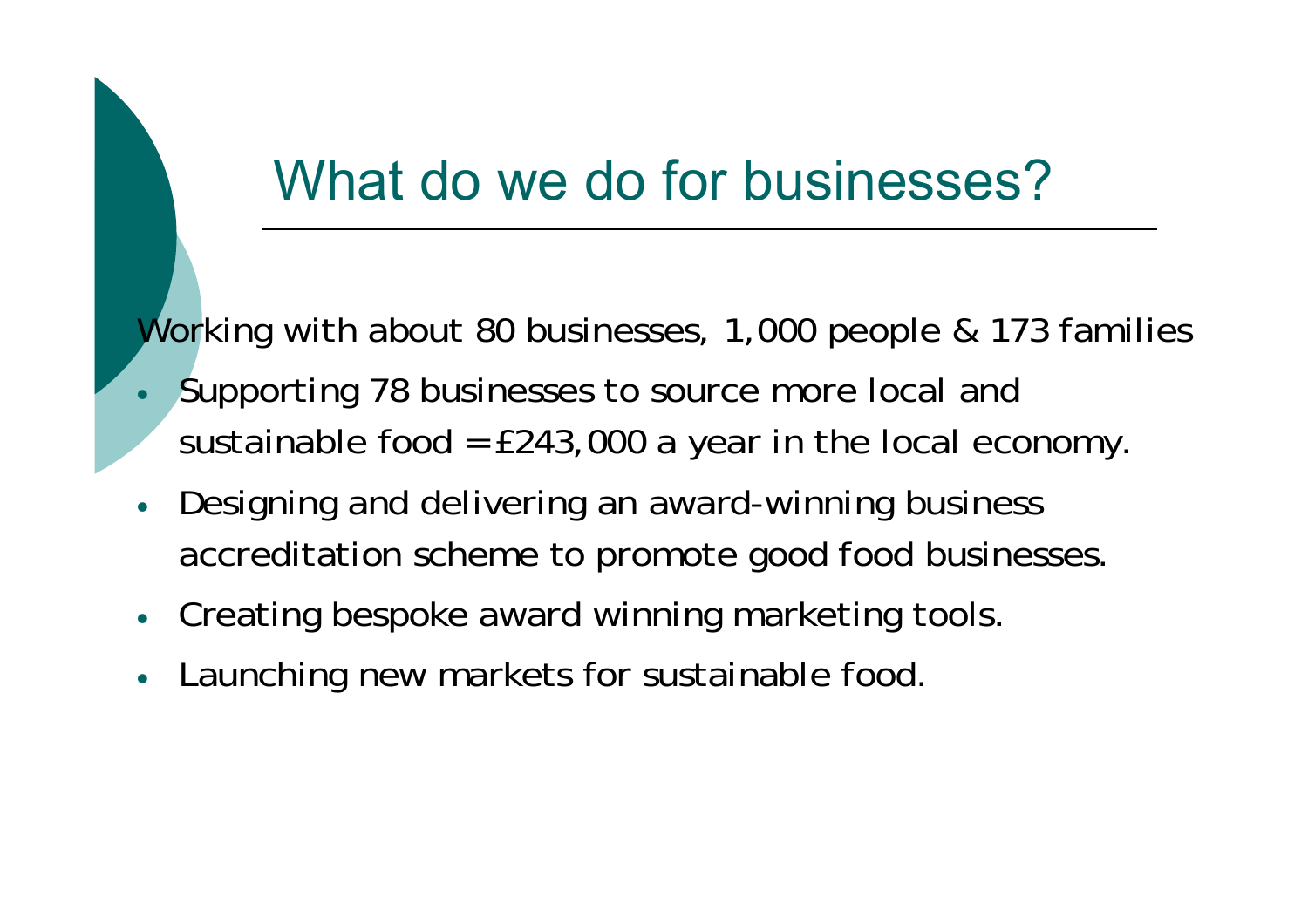## What do we do for communities?

Fareshare, redistributing 4 tonnes = 85,000 meals.

- Providing strategic support to the food poverty sector and establishing a Food Poverty Action Group.
- $\bullet$ Aiding the development of new growing spaces.
- 0 Successfully campaigning for Bournemouth and Poole to become the first 'Sustainable Fish City' in the UK.
- 0 Developed new enterprising initiatives to combat food poverty.
- 0 Urban Growing Network and Hub, and a **Community Food Centre in Boscombe.**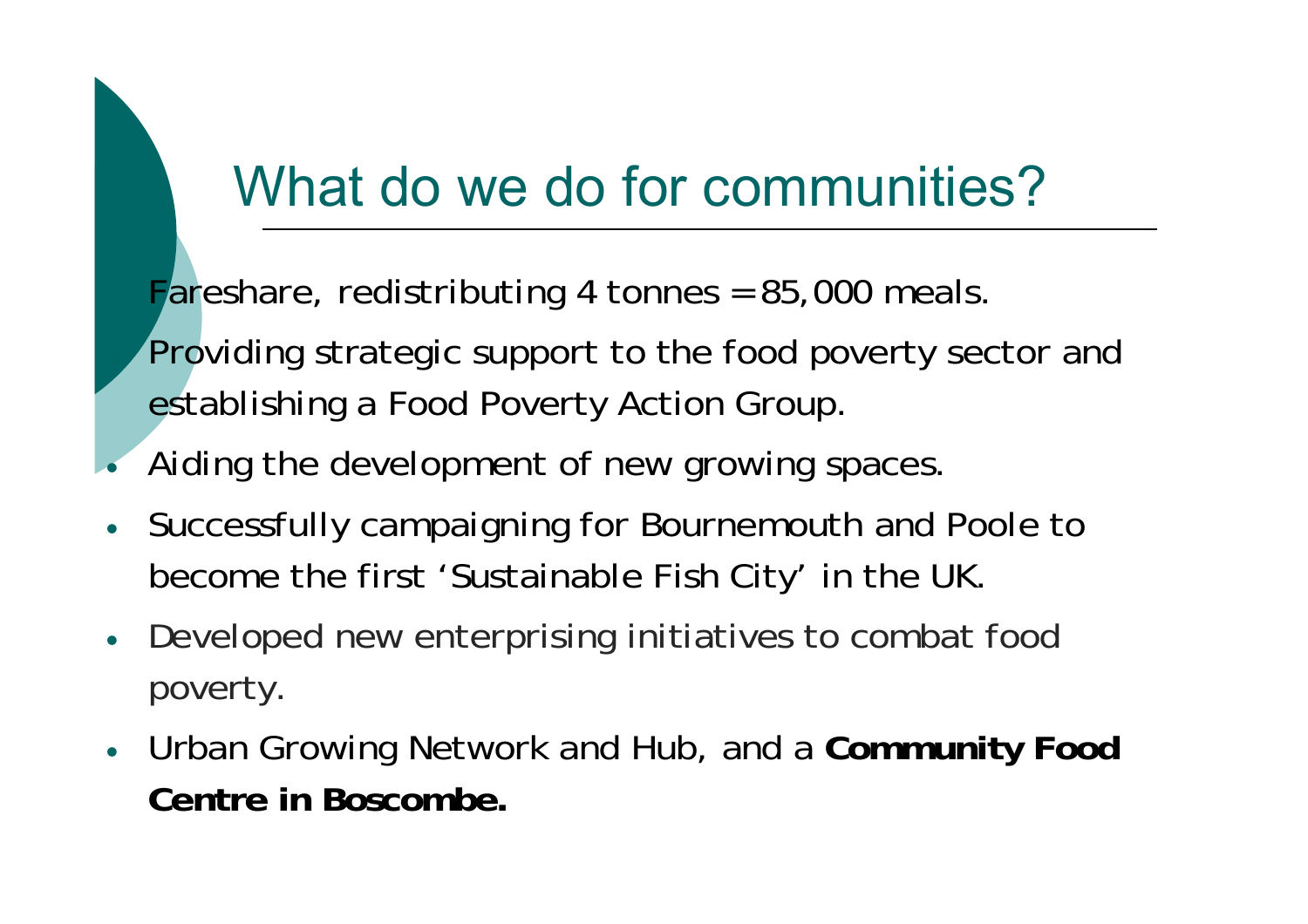## What is a Community Food Centre?

"A Community Food Centre is a welcoming space where people come together to grow, cook, share and advocate for good food."

o Purpose – access, skills and engagement  $\circ$  Example – The Stop, Canada.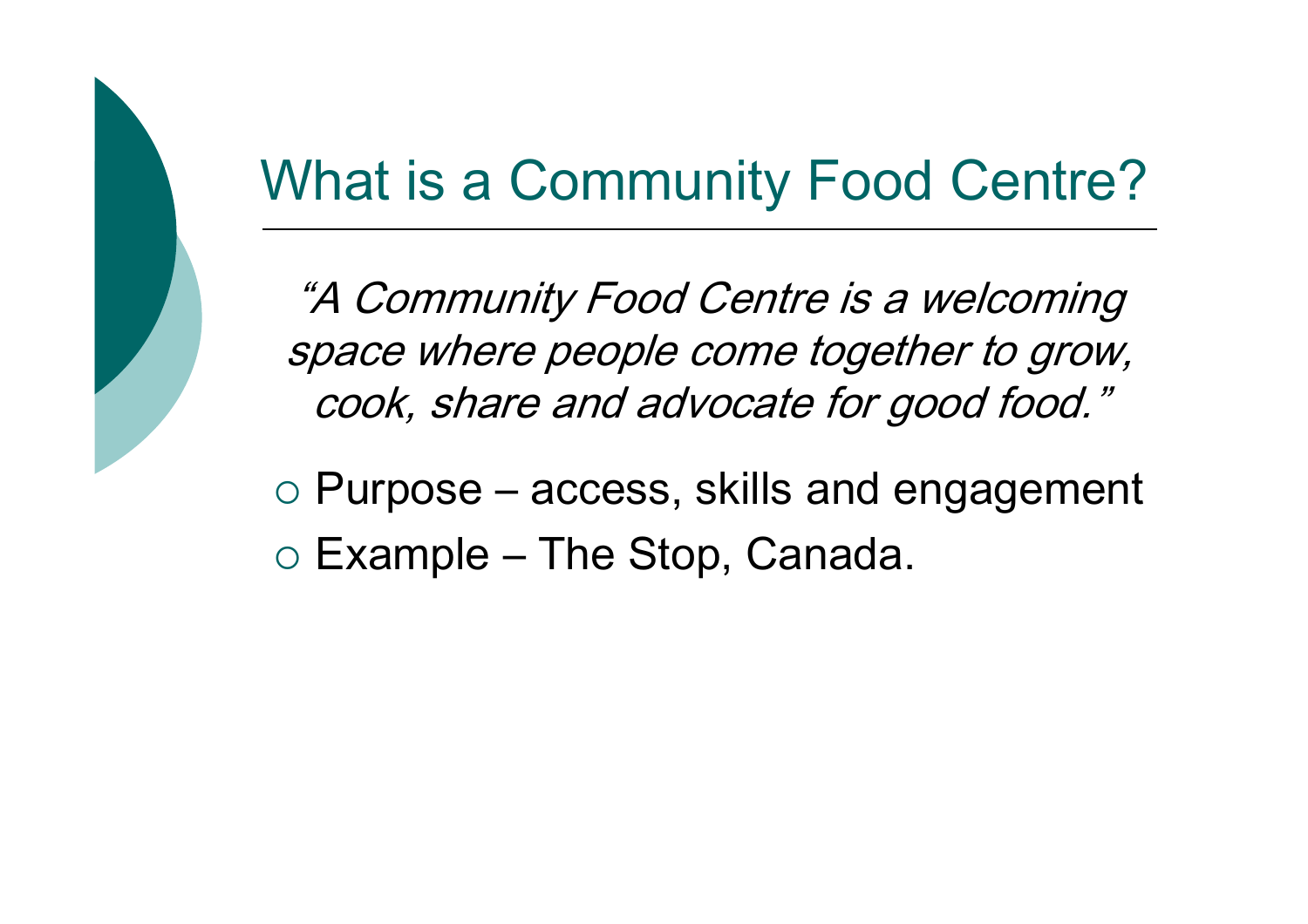

# A CFC in Bournemouth?

- Why are we interested?
- What can they do for our community?
- Where should it be?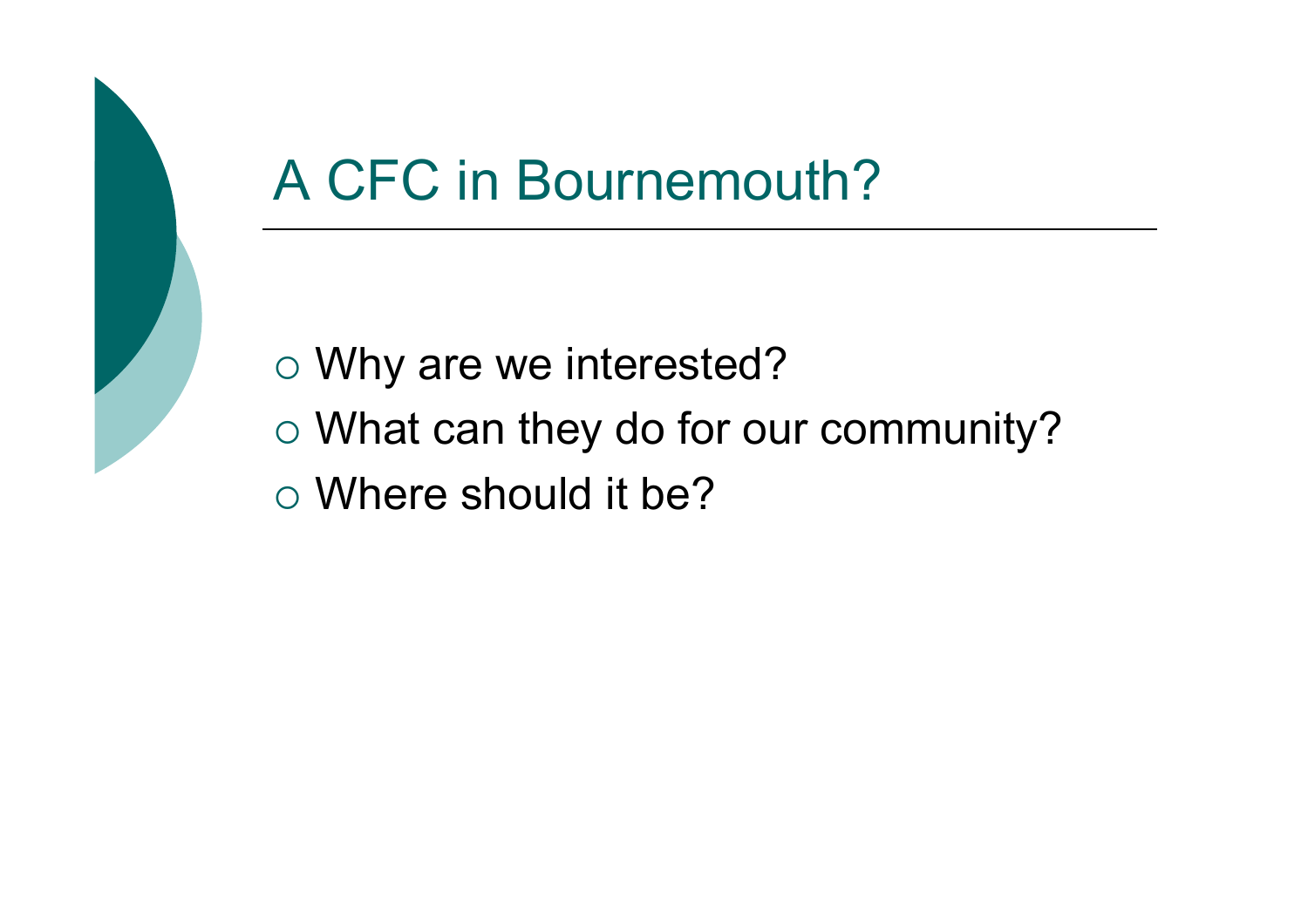# Why Boscombe?

#### $\circ$  Deprivation

- 226<sup>th</sup> most deprived in England
- $\bullet$ Most deprived area in the South West
- 35% of children living in poverty
- Poor Health and diet
	- CVD, cancer and obesity prevalent
	- Life expectancy 5.5 years less than B'mth
- o Substance Abuse and poor mental health
	- High levels of alcohol and drug abuse
	- $\bullet$ Double hospital admissions for self harming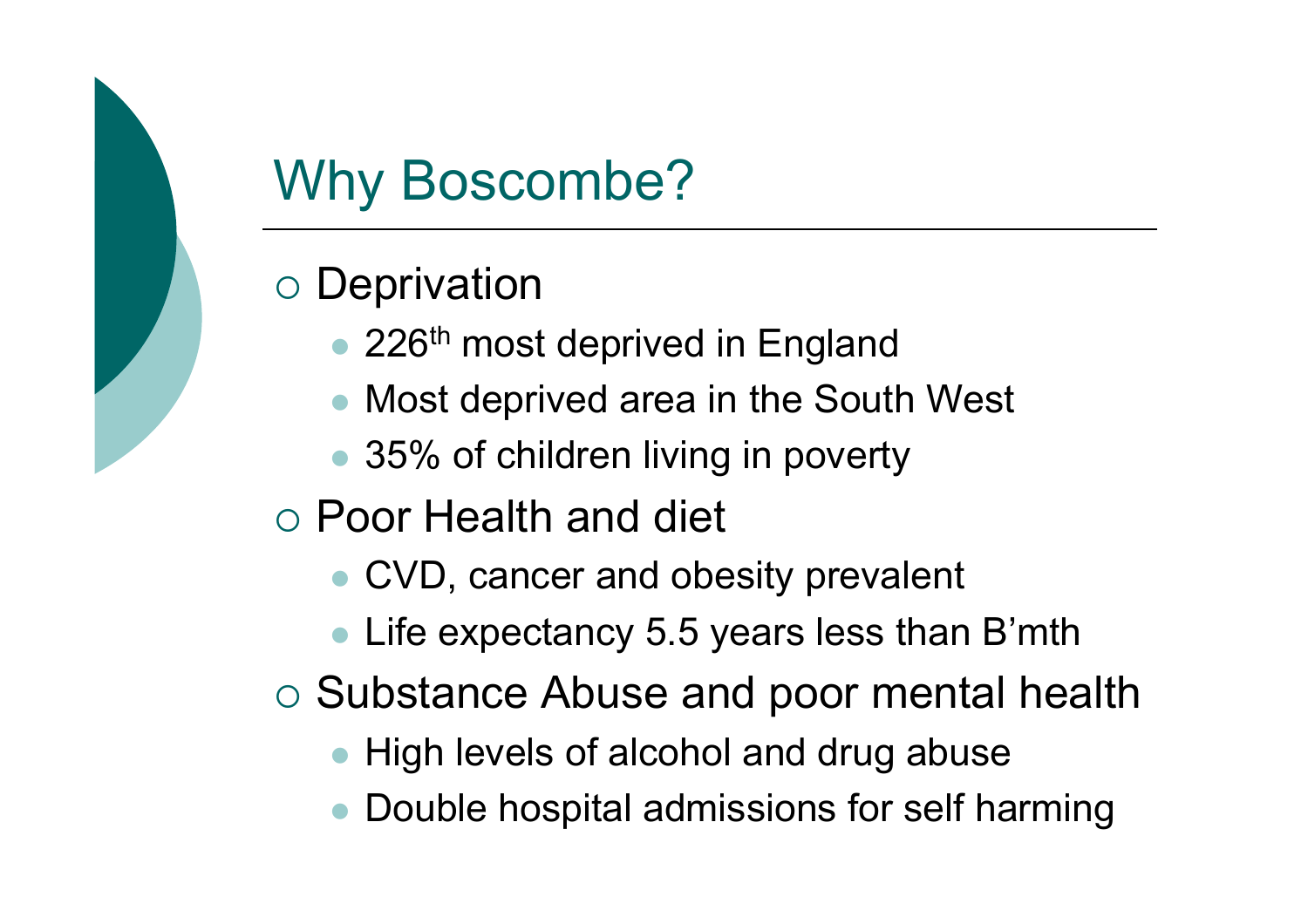# Who else is helping out?

#### Potential funder(s)

- National Lottery and/or Esmee Fairbaine
- $\bullet$ Commissioning via Public Health
- Partners
	- $\bullet$ Grounded Enterprise
	- Multitude of potential partners in the area
- $\circ$  Any other initiatives in the area
	- Few wholly food related food bank, faith based community café for young people 'Joy Café'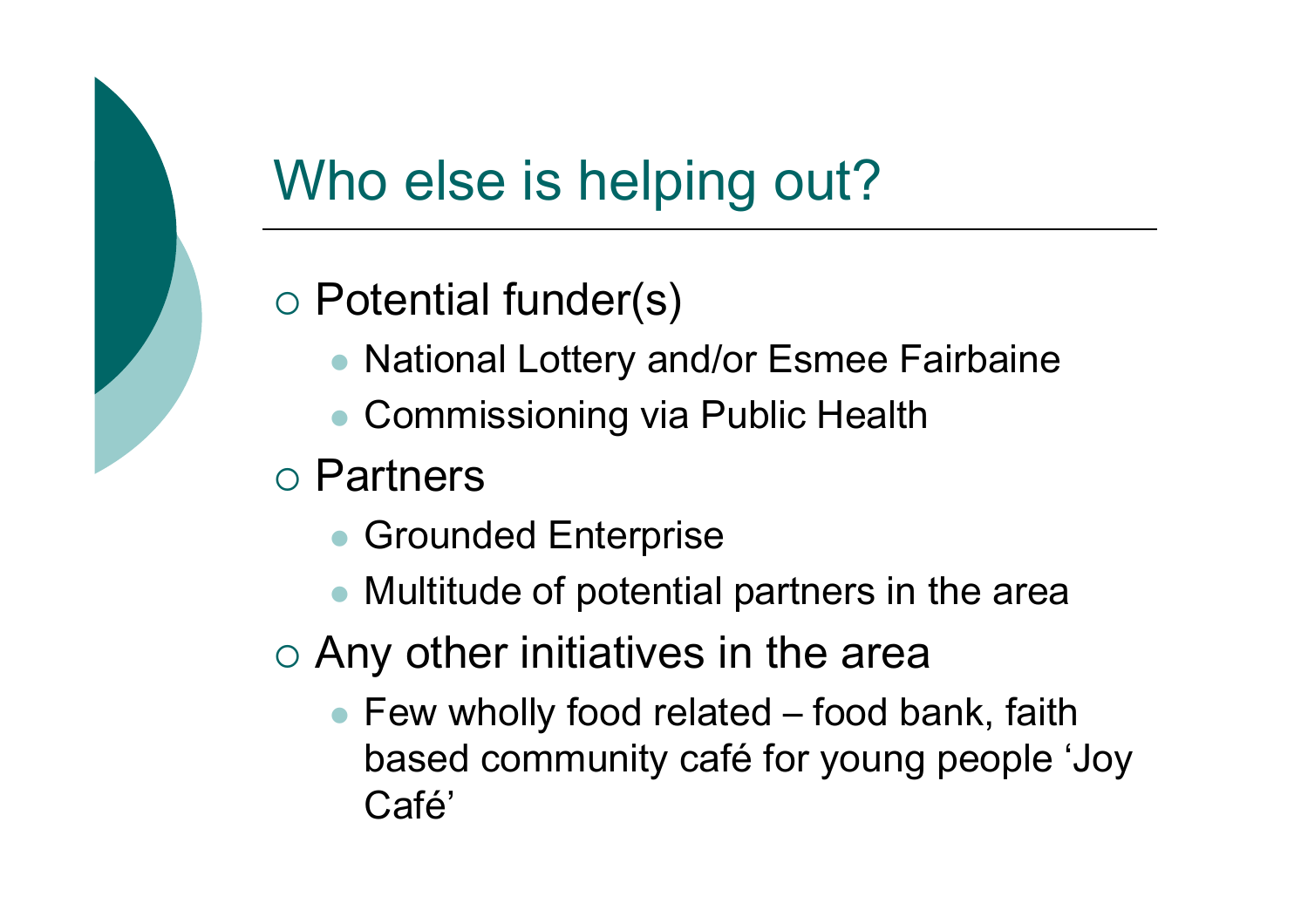## Vision

"To provide multifaceted, integrated and responsive programming in a shared space where food builds health, hope, skills and community."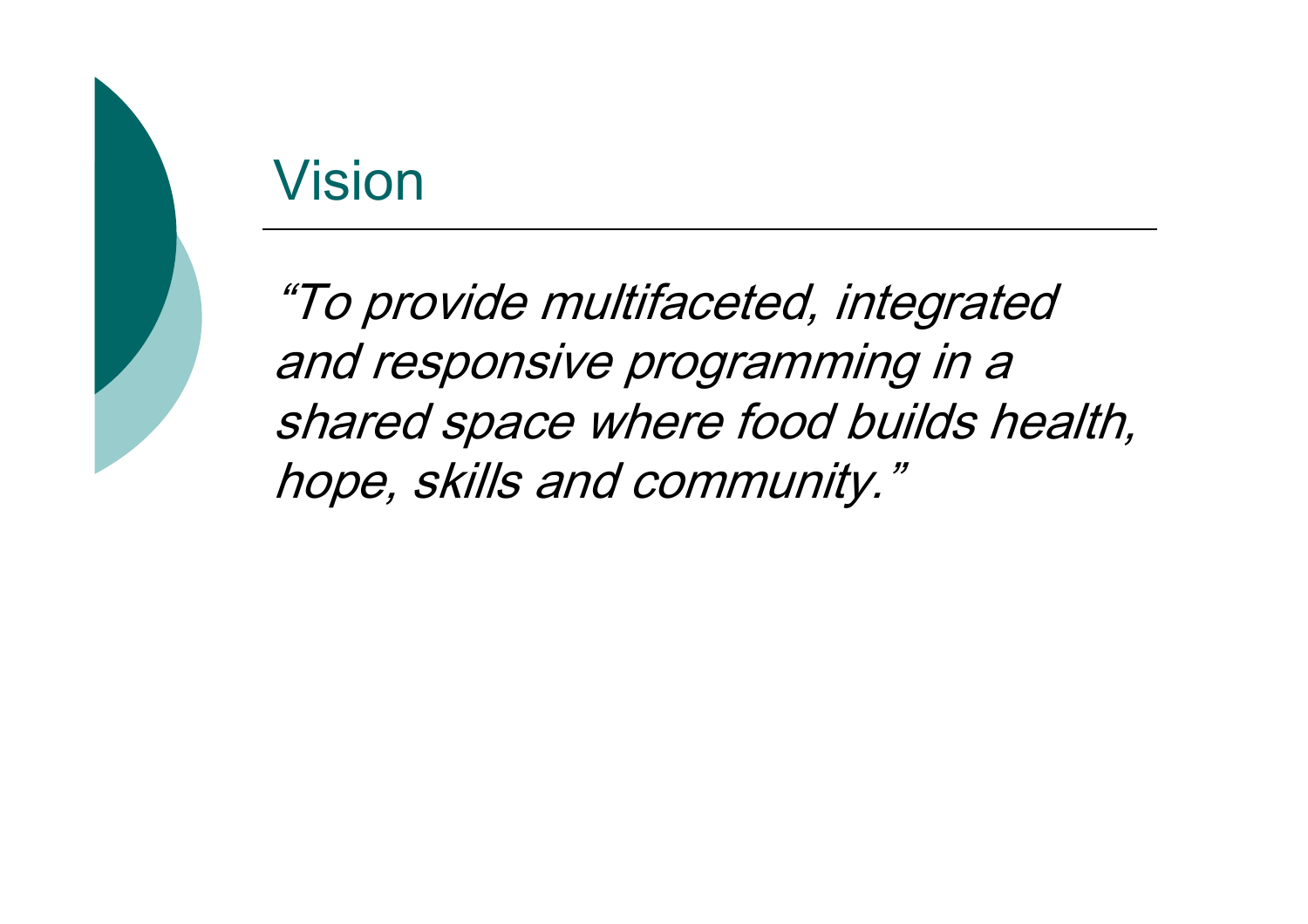# Values and Purpose

#### o Values

- *Unity* Connect & unite communities
- $\bullet$ Stewardship – Of food spaces & culture
- *Resilience* Building food security
- Nourishment Stomach, mind & soul
- $\bullet$ Commitment – To a vibrant, socially just and inclusive food sector.
- o Purpose
	- $\bullet$ Improving food access
	- **Improving food related skills**
	- $\bullet$ Improving community cohesion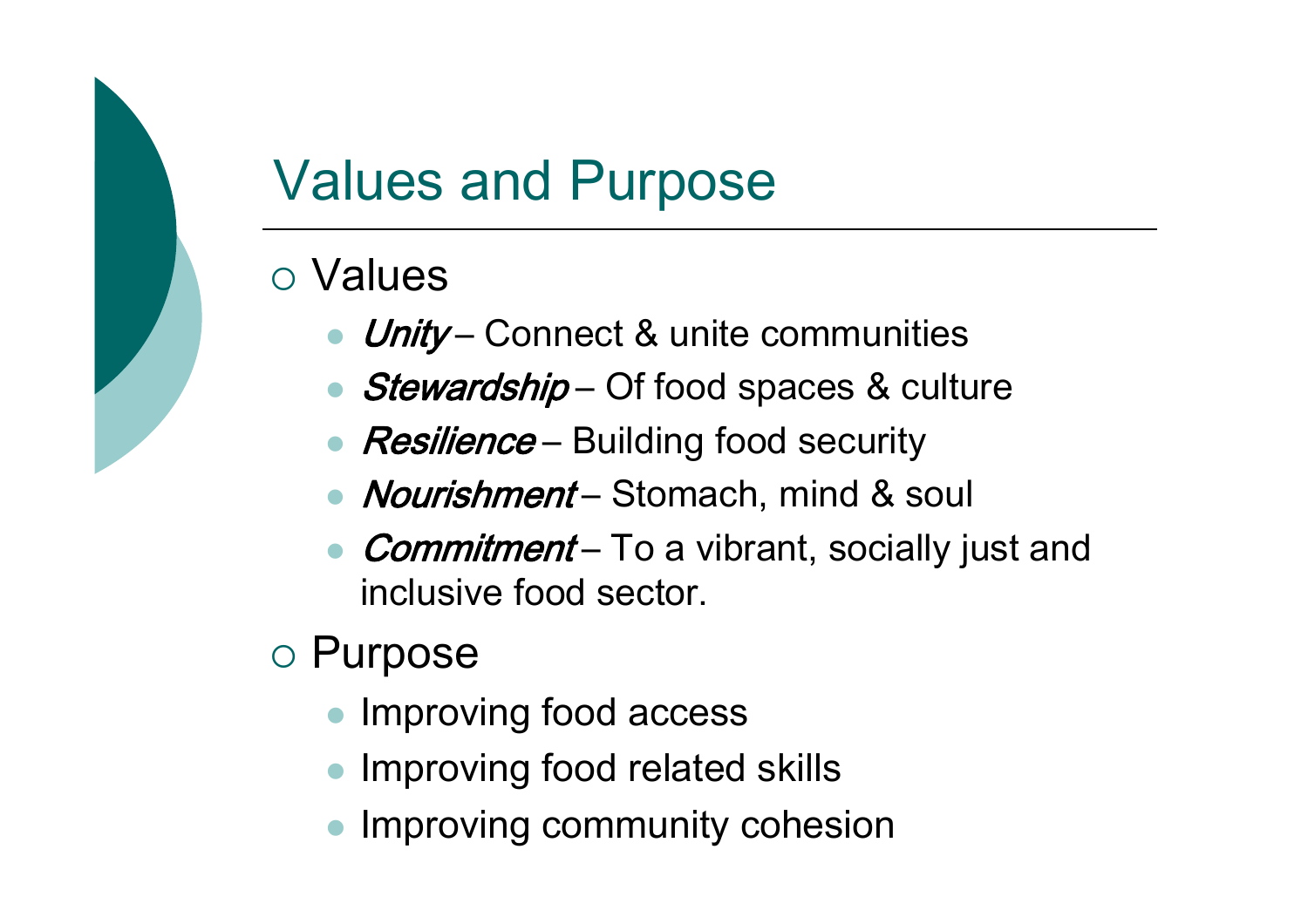# Aims and Objectives

- o Improving food access
	- Community café
	- Community supermarket
	- Pay as you feel
- o Improving food related skills
	- $\bullet$ Raised beds
	- A community kitchen
- o Improving community cohesion
	- $\bullet$ Community meals
	- Physical activity
	- $\bullet$ Community arts and culture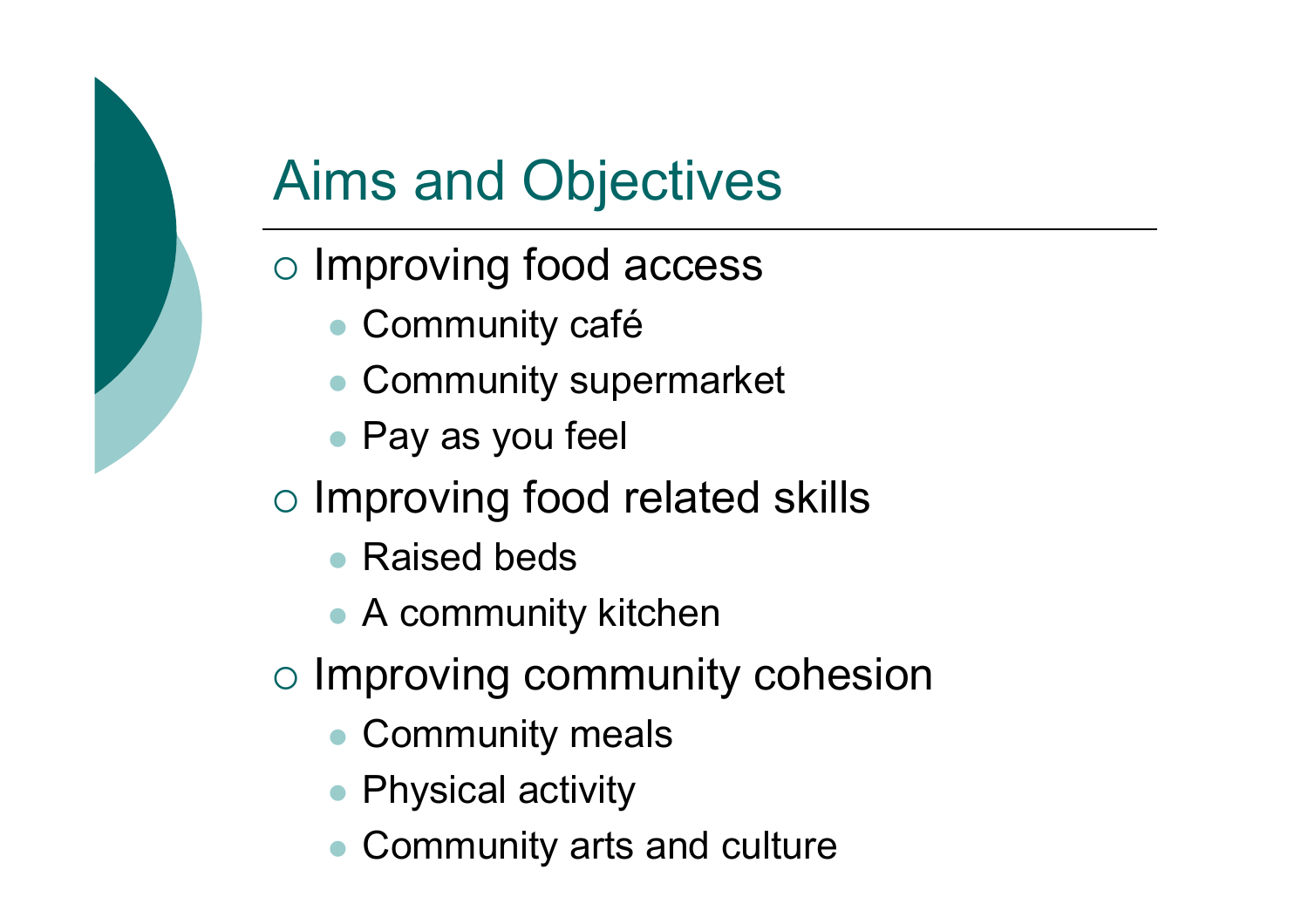#### o Roof of the car park of the Sovereign Shopping Centre

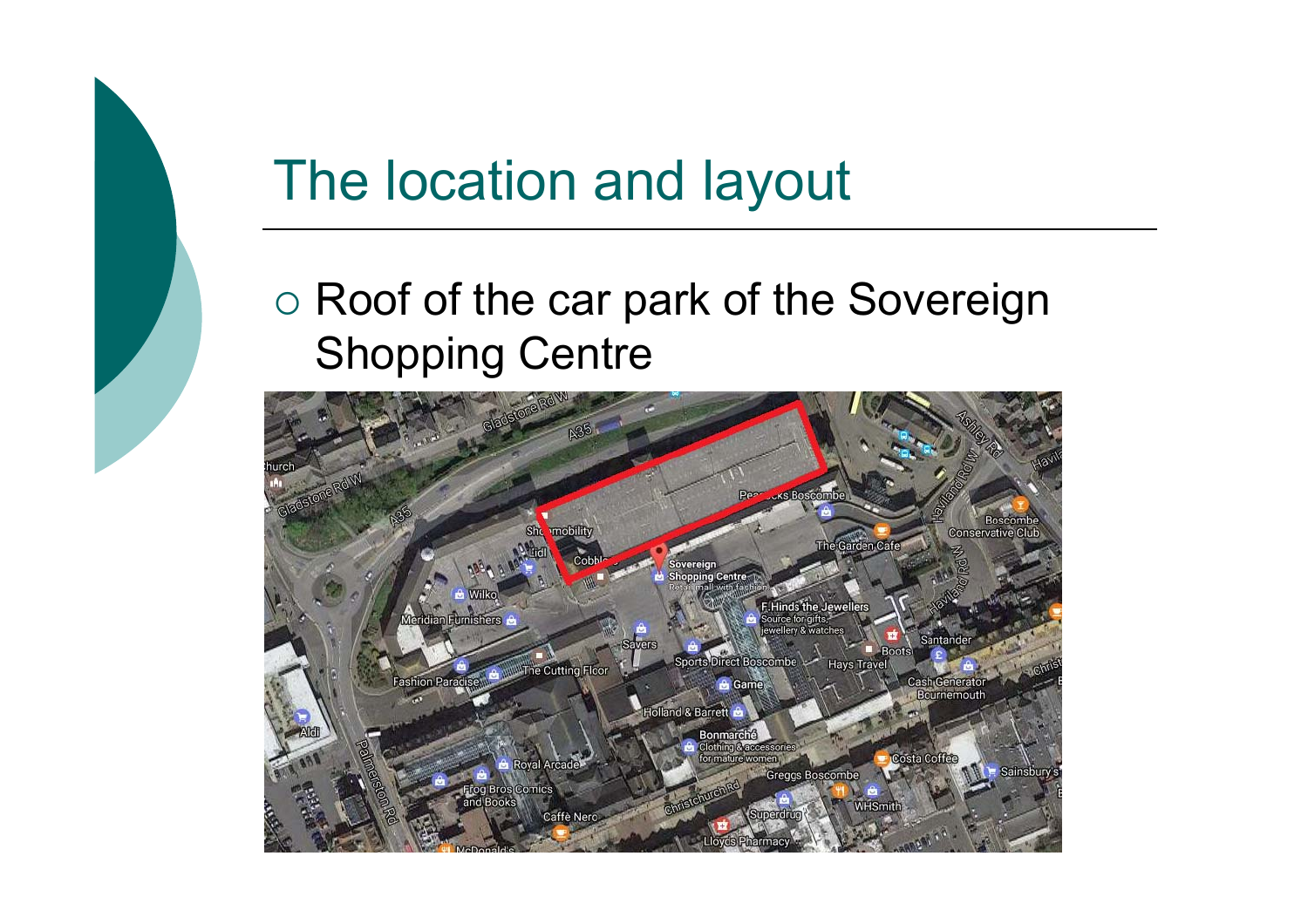#### o Community Cafe

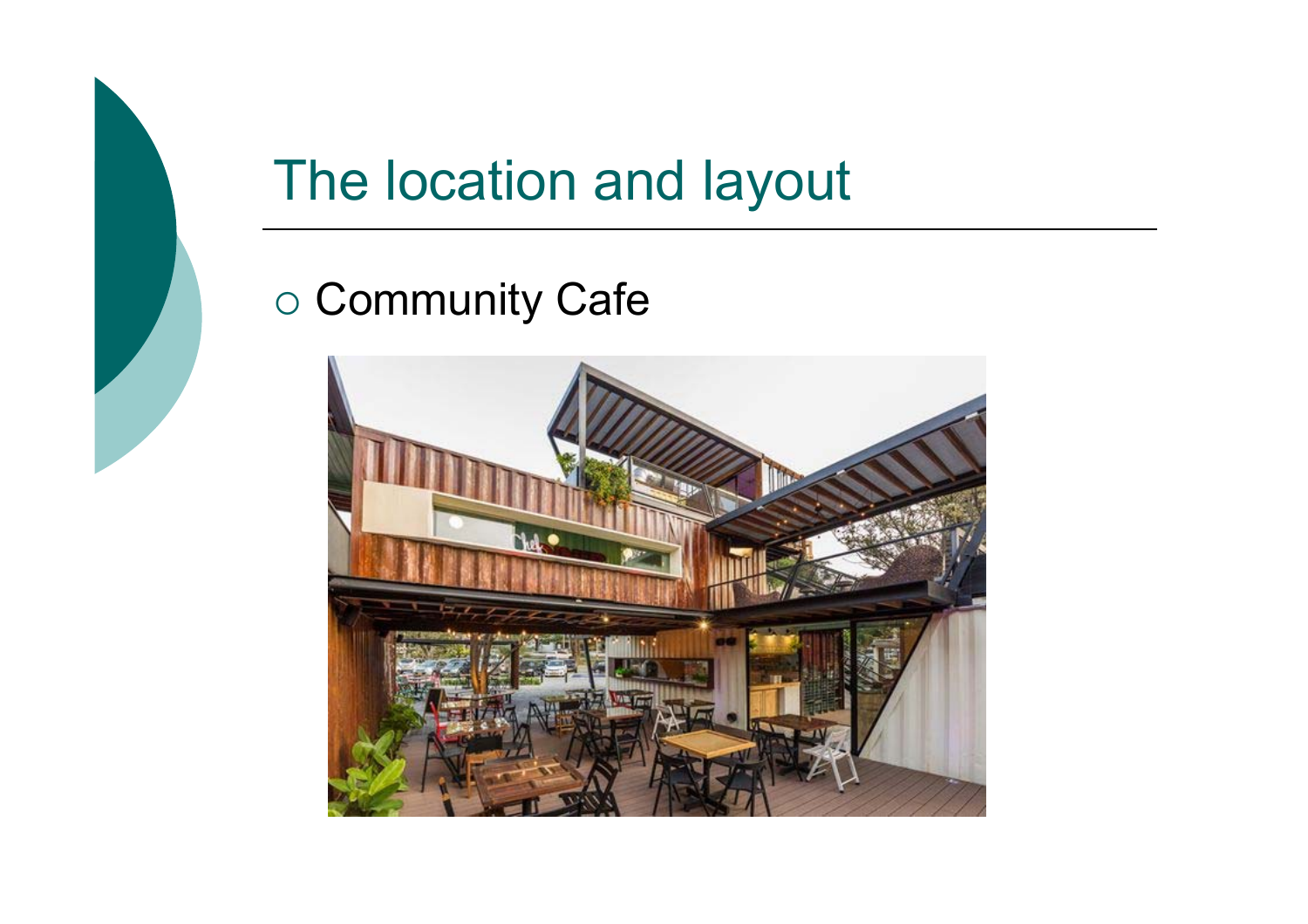#### o Community Supermarket

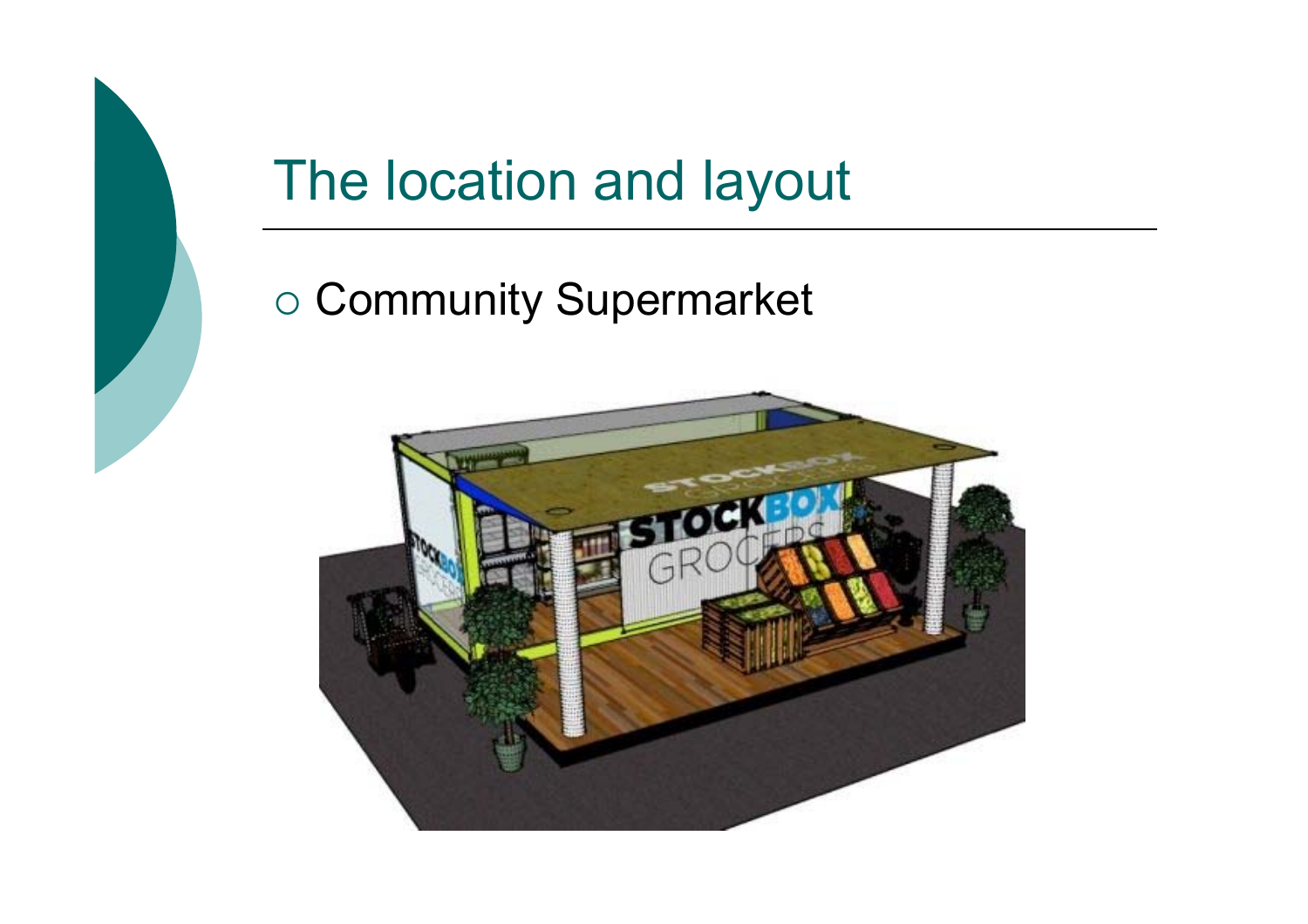#### Raised beds

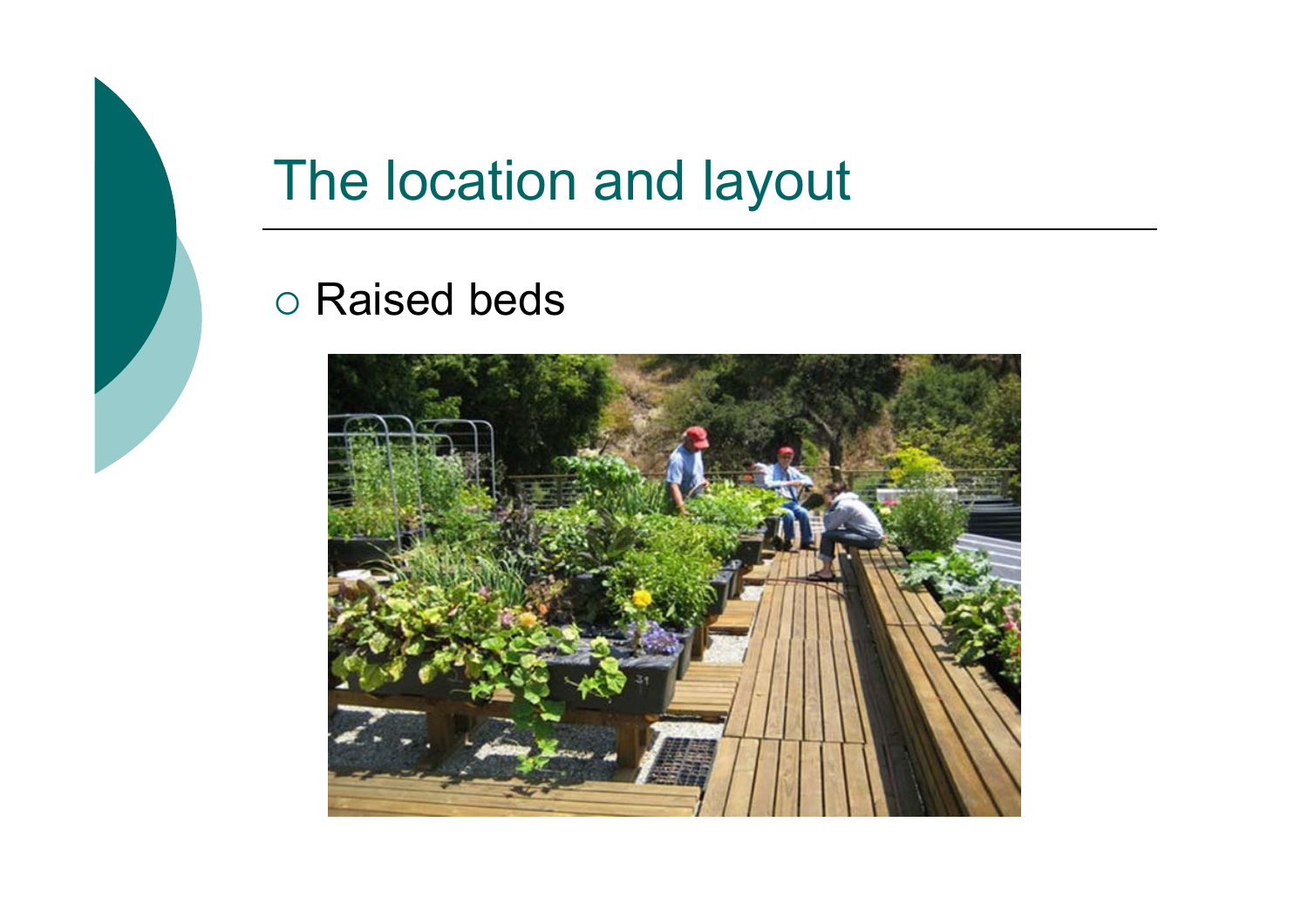#### ○ Community kitchen

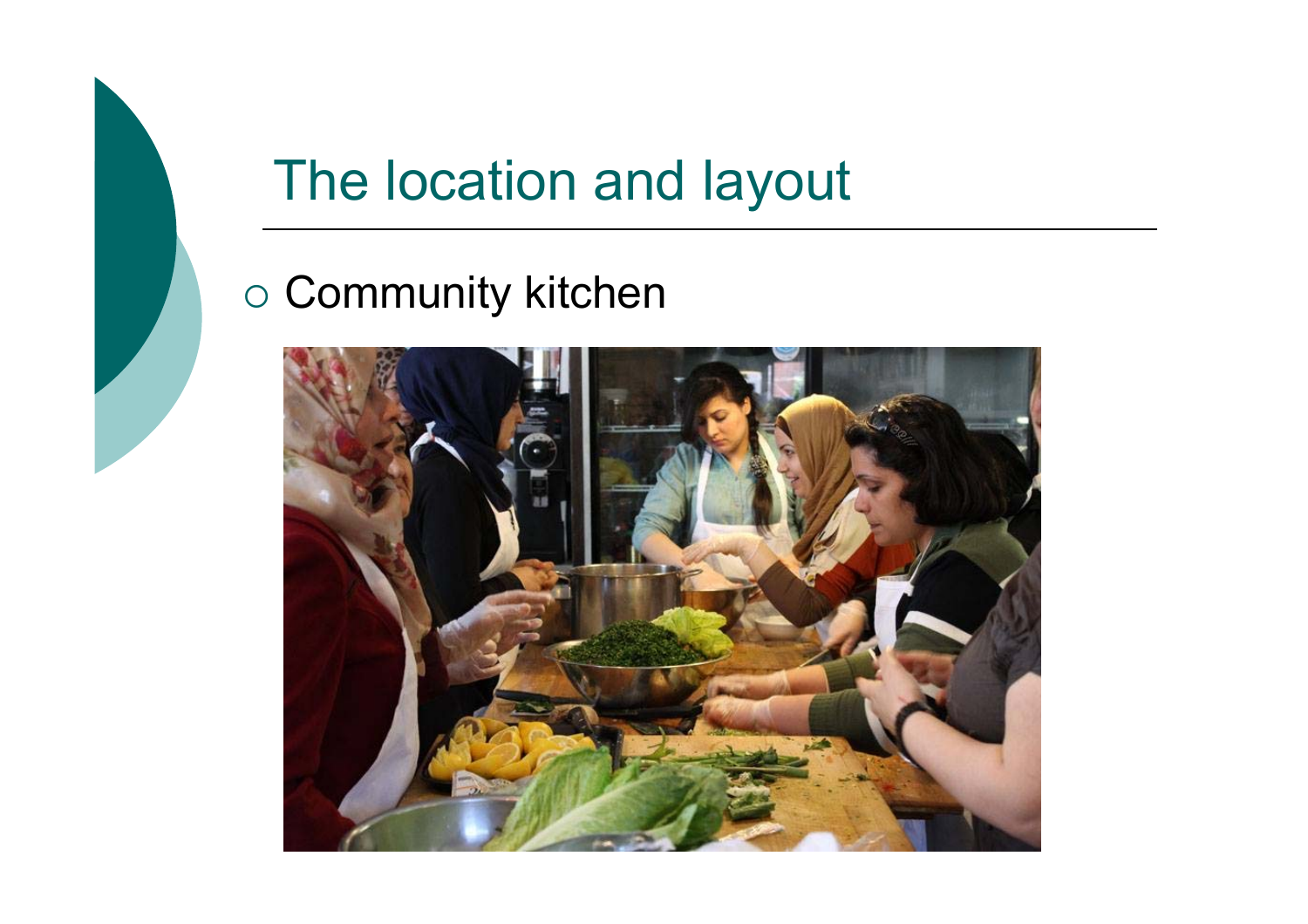#### o Community space

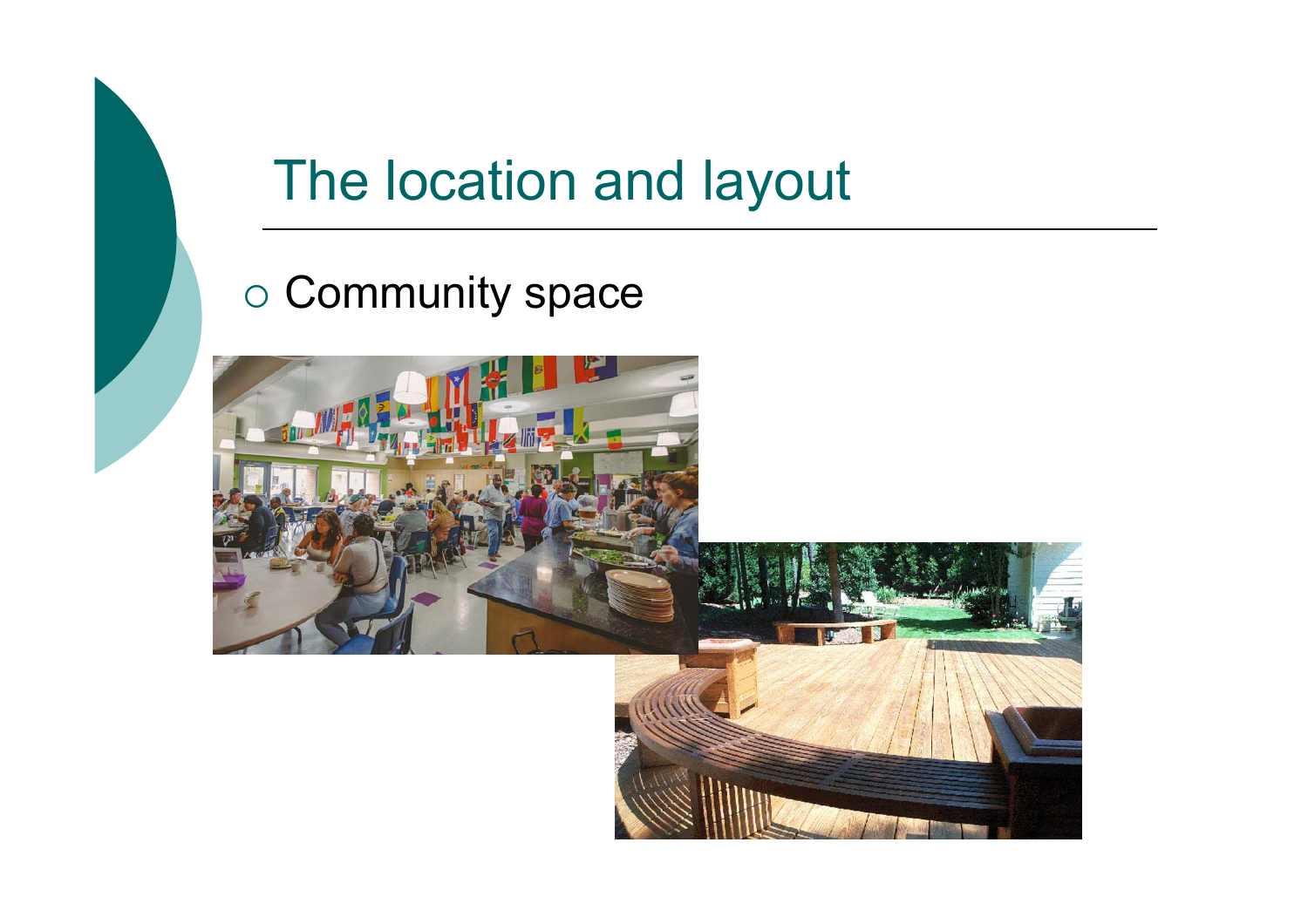## Key issues

- $\circ$  Community space How do we make sure existing projects/groups can make best use of the space?
- $\circ$  Centre for all not a silo so how to attract the more affluent?
- Meeting a known need but how to attract those who don't recognise they have that need?
- $\circ$  Creating footfall but in a location where there's no passing trade?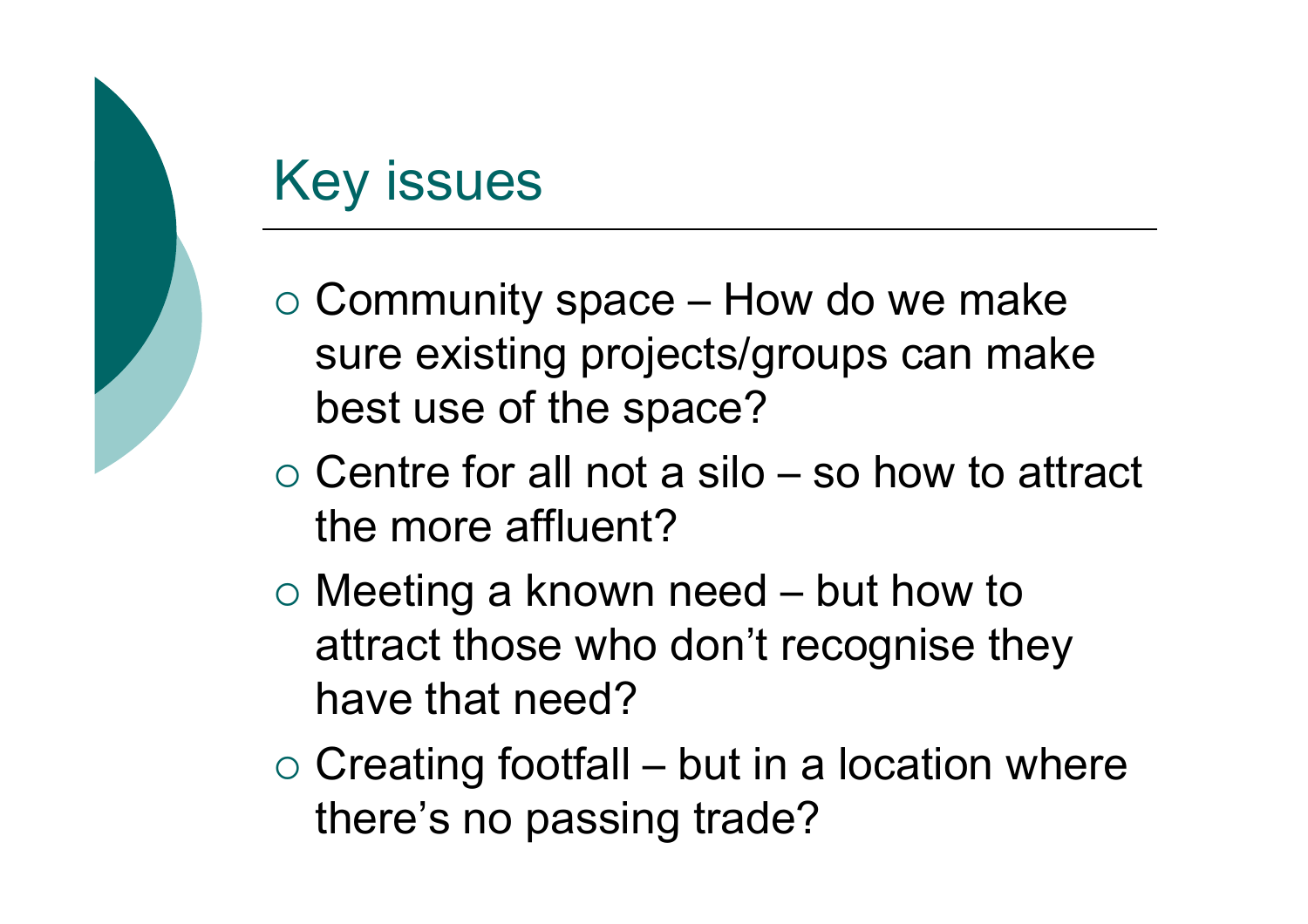#### For the enthusiastic…..!



"The Stop is an inspiring true story about how a low-income neighbourhood used good food to take charge of its community-it's a great lesson for all of us." **JAMIE OLIVER** 

œ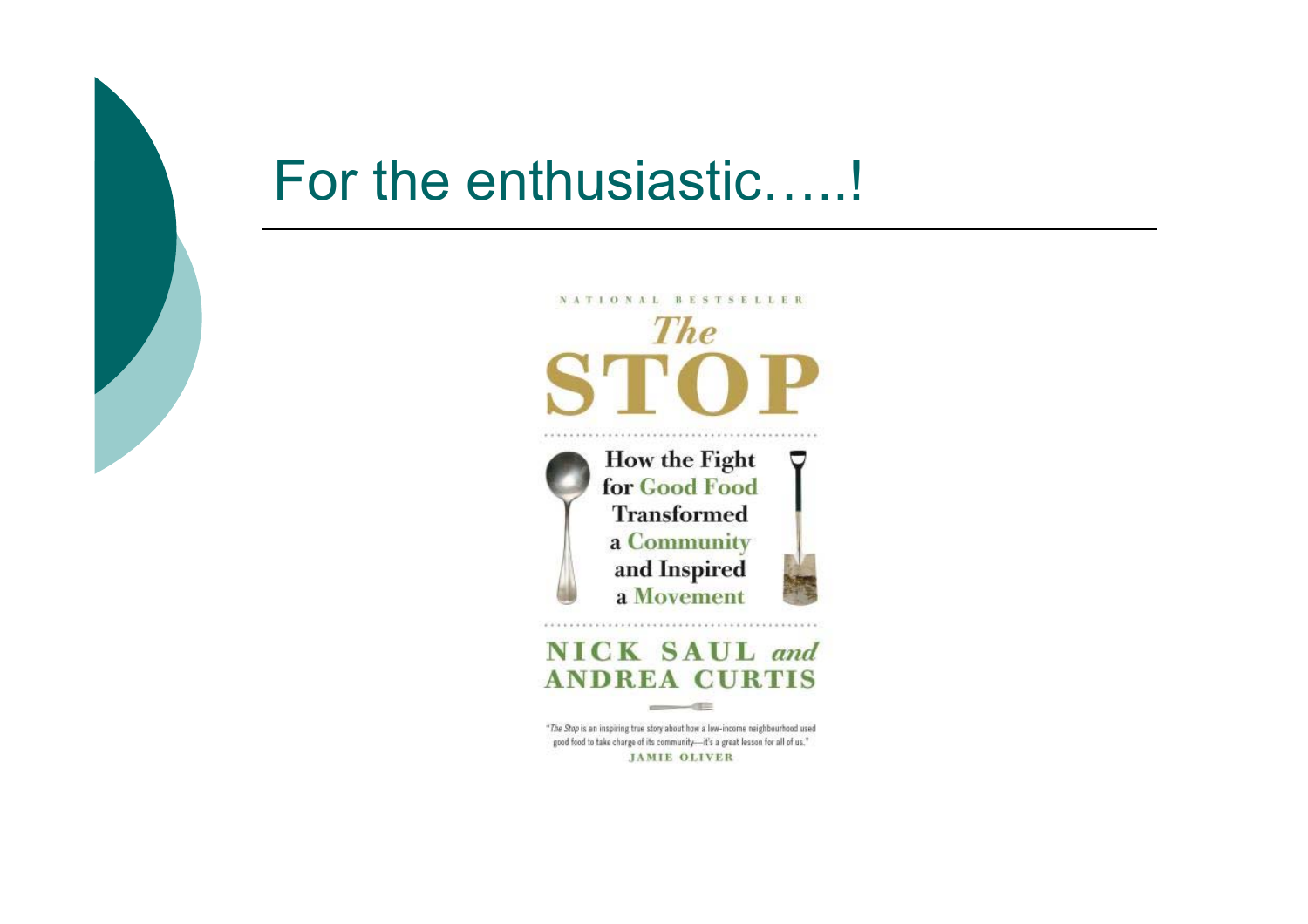# Where I need your help

- $\circ$  Help spread the word and make connections
- Provide advice and direction on uses for the space
- Flag any pertinent issues arising from your experiences of living and working here